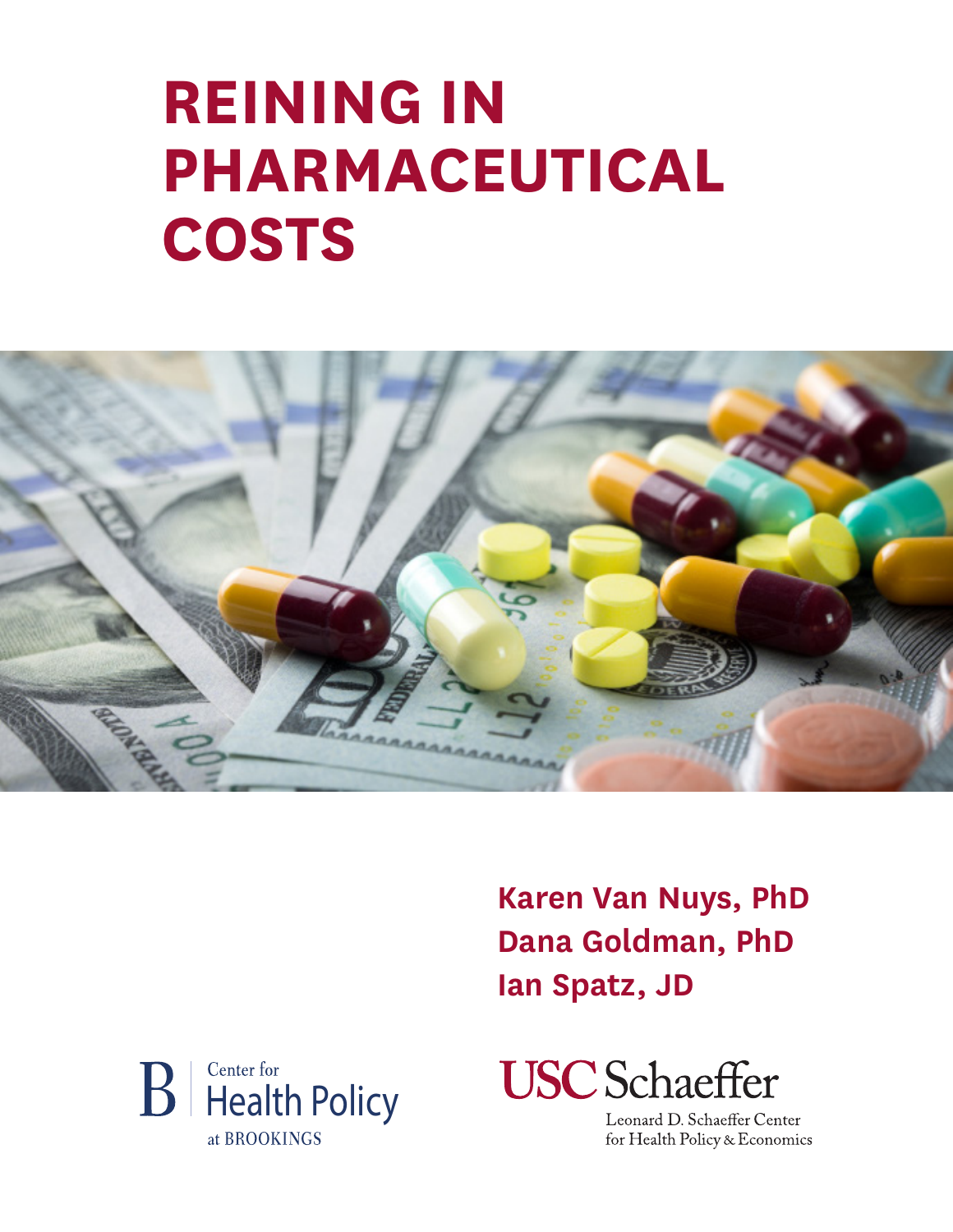**This work is part of the USC-Brookings Initiative for Health Policy, which is a partnership between the Center for Health Policy at Brookings and the University of Southern California Schaeffer Center for Health Policy & Economics. The Initiative aims to inform the national health care debate with rigorous, evidence-based analysis leading to practical recommendations using the collaborative strengths of USC and Brookings.**

**This work first appeared on** *The Evidence Base* **blog of USC and the** *Up Front* **blog of Brookings.**

#### AUTHOR AFFILIATIONS

Karen Van Nuys, PhD, is the Director of the Life Sciences Innovation Project at the Schaeffer Center for Health Policy & Economics at the University of Southern California.

Dana Goldman, PhD, is the Director of the Schaeffer Center for Health Policy & Economics at the University of Southern California.

Ian Spatz, JD, is an Adjunct Professor at the Sol Price School of Public Policy at the University of Southern California.

August 2017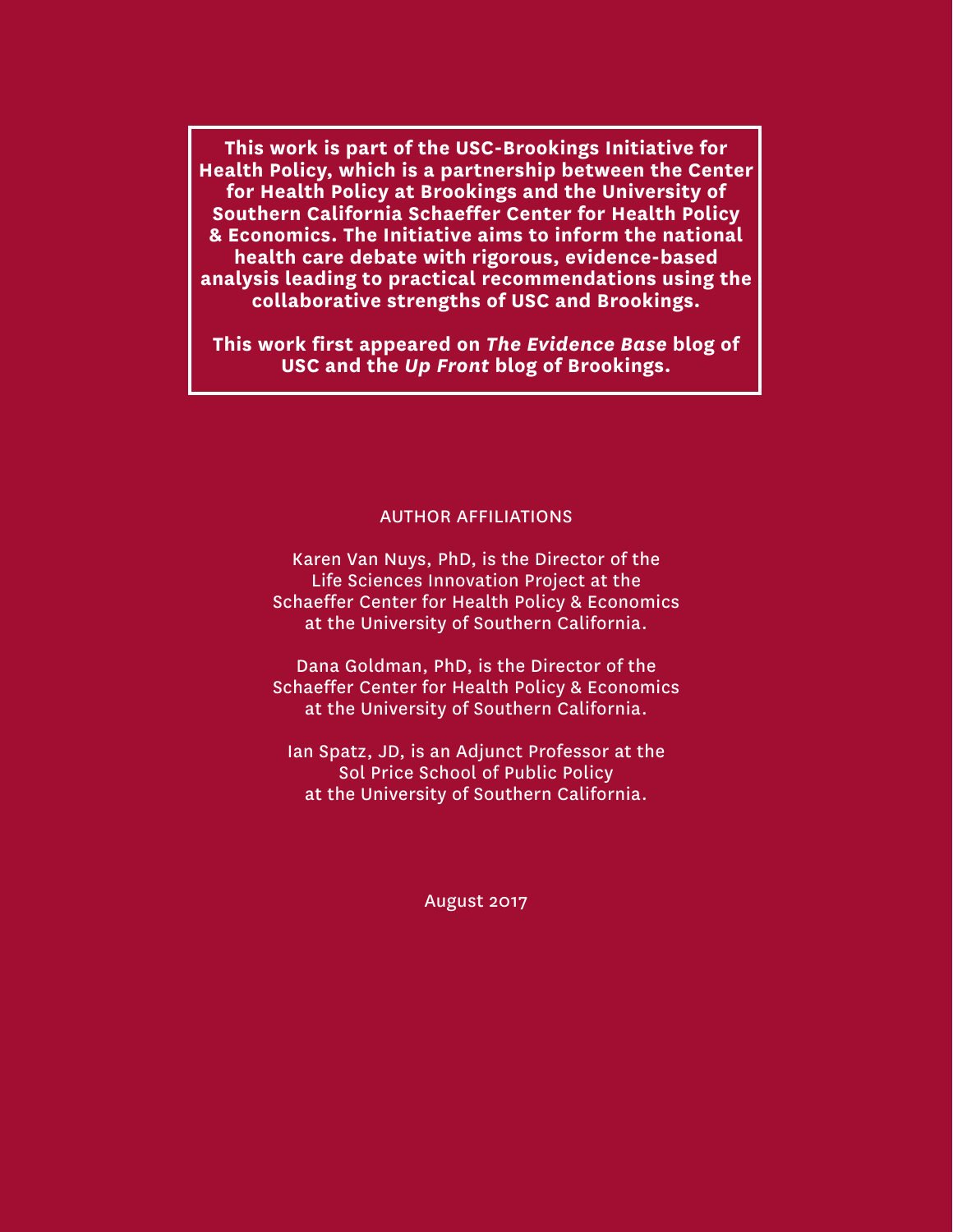#### **INTRODUCTION**

Most Americans believe that President Trump and Congress should make lowering the cost of prescription drugs a priority.1 With strong support among Republicans, Democrats and Independents, policy fixes that can slow the rapid rise of prescription pharmaceutical costs may be among the few areas where bipartisan cooperation is possible. Even so, many of the most prominent policy proposals lack consensus and, if recent experience with health reform is any indication, could result in continued political battles. It doesn't have to be that way. Rather, the administration and lawmakers should prioritize four actions that could engender more cooperation and improve health over the long term:

- Encourage competition in the market for generic drugs to keep prices in check.
- Reduce regulatory barriers to value-based pricing to better align the price of drugs to their benefits.
- Review the incentives provided to brand-drug manufacturers to balance rewards to innovation without creating unnecessary barriers to competition.
- Introduce greater transparency in the pharmaceutical distribution system to ensure that returns are justified across all players.

#### **ENCOURAGE COMPETITION IN GENERIC DRUG MARKETS**

Although generic drugs, which make up 88 percent of the prescriptions written in the United States,<sup>2</sup> remain the segment of the pharmaceutical market with low prices, recent high-profile examples of large price spikes for non-patented medicines such as Mylan's Epi-Pen (which contains a generic drug) and Turing's Daraprim have raised legitimate concerns among patients and payers. While the overall generic market works well, these incidents generally occur when there are few suppliers for an unpatented drug, resulting in weak competitive pressure to keep prices low. Fixes in this area should thus focus on enhancing competition in generic drug markets.

First, the FTC should enforce existing anti-trust measures more aggressively, particularly when it comes to mergers and acquisitions among generic drug manufacturers. Going beyond enforcement of existing laws, bill HR749 was introduced in the House of Representatives earlier this year to enhance competition in generic markets by expediting the FDA review of new generic drugs in markets with few competitors, and by awarding (tradable) priority review vouchers to manufacturers who introduce new drugs in markets with weak

competition. FDA Commissioner Scott Gottlieb is reportedly investigating ways to prioritize applications for generic drugs that currently have fewer than three competitors, which the agency claims is a crucial benchmark for pricing.3

Commissioner Gottlieb has also floated plans to drive up competition by publishing a list of the 180 brand name drugs no longer under patent and without any current generic competitors, as well as working to get through the agency's backlog of 2,640 generic drug applications within a year.4

There are additional proactive measures worth exploring, such as a national stockpile of critical watchlist drugs, similar to the US Pediatric Vaccine Stockpile program.5 Purchasing drugs to supply such a stockpile would encourage manufacturers to stay in otherwise tenuous markets, and the stockpile itself could be drawn down in the event of a supply disruption brought on by manufacturer exit or other cause.

An alternative to the stockpile would be a government purchase commitment for drugs on the watchlist, essentially guaranteeing manufacturers of these drugs a minimum revenue. This could be implemented through non-recourse financing, in which the government guarantees a loan in the amount of what the manufacturer would earn if some previously established quantity of a drug was sold at a minimum price. If the manufacturer sells the product at that price or higher, they repay the loan in full. If a lower price must be charged to sell that quantity, the government forgives the difference. Thus, manufacturers in watchlist markets can be confident they will not suffer large losses, making them more willing to enter and remain in those markets as a result.

Finally, the FDA should explore the option of declaring a *de facto* drug shortage when the price of critical drugs increases dramatically. While the current drug shortage program at FDA focuses on shortages due to manufacturing issues and other supply chain disruptions, it could be expanded to inaccessibility brought on by dramatic price increases.<sup>6</sup>

#### **REDUCE BARRIERS TO VALUE-BASED PRICING**

Value-based healthcare–also known as pay-forperformance–has risen to the top of the health policy agenda as we seek ways to improve quality while controlling spending. Value-based pricing seeks to better align incentives between payers and providers.

Recent experience in Medicare shows promise. Medicare implemented value-based payment for hospitals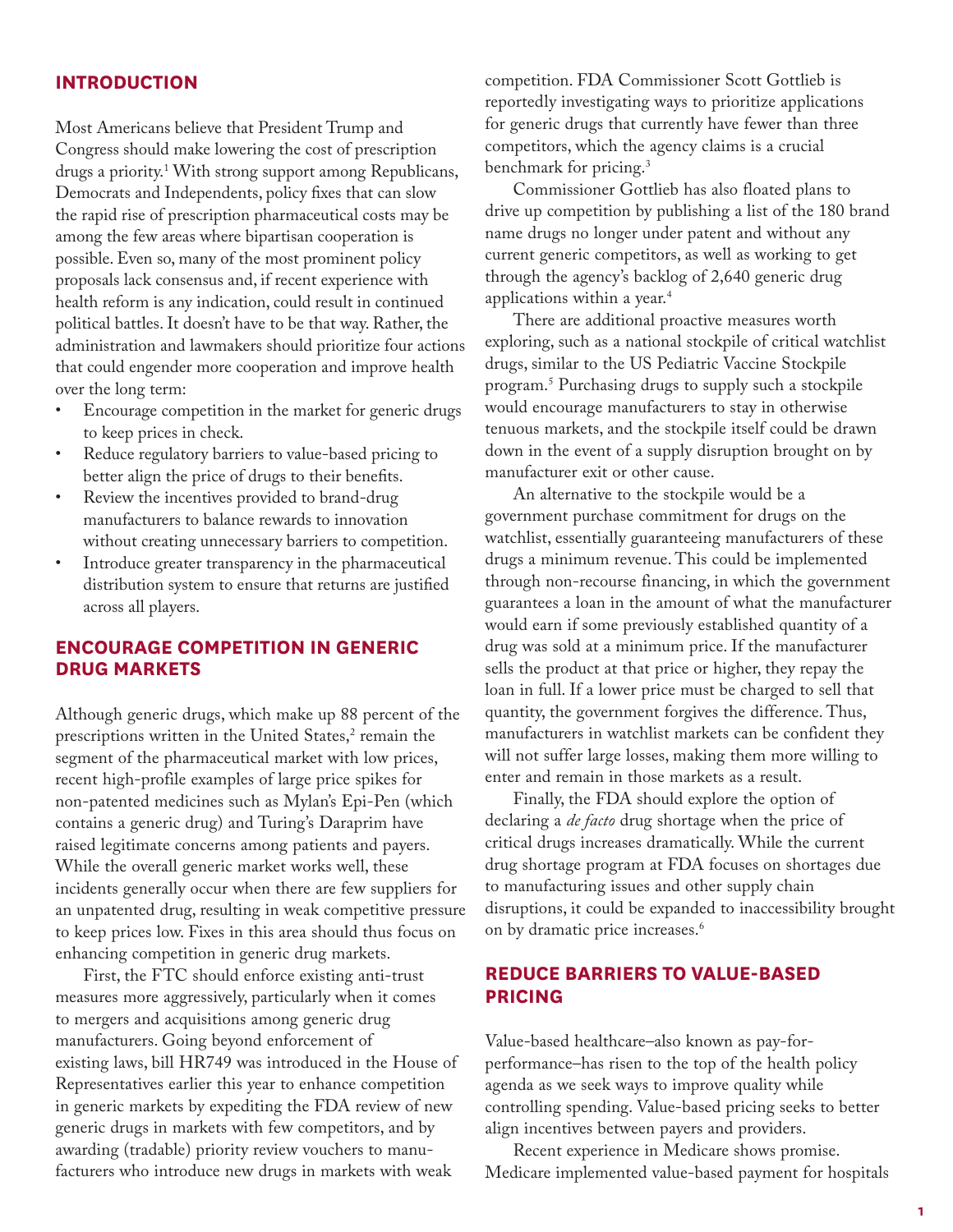a few years ago, with reimbursement based in part on how well the hospital performed on three sets of measures: process of care, patient satisfaction, and mortality. Medicare's separate readmission policy financially penalizes hospitals for excessive readmissions for patients who entered the hospital with heart failure, pneumonia, or heart attack. And recently, the federal government reaffirmed and strengthened its commitment to value-based payment by promising that 85 percent of all Medicare fee-for-service payments will be based on quality and value in 2016.

We have not seen similar progress in pharmaceuticals. For decades, manufacturers and insurers in the United States have relied on a price-per-dose model–the pharmaceutical analog to fee-for-service. Like fee-for-service, such a model can distort incentives for payers and patients. For example, in the case of stand-alone prescription drug plans in Medicare, price-per-dose arrangements penalize insurers who encourage patient-benefiting adherence.

drug's per-dose value, however, is likely to differ in its cardiac application from that in the autoinflammatory diseases for which it is already being prescribed, and its pricing should reflect those different values. Under current legislation, the price of a drug cannot depend on its application, meaning that Novartis would have to charge the same price for the drug in all indications for which it is approved.<sup>8</sup>

- **Drug licensing schemes**, wherein a drug manufacturer sells a license for a large lump-sum payment that entitles licensees to unfettered supply of the drug for a fixed time period at zero or very low cost.<sup>9</sup>
- **Money-back guarantees**, wherein drug companies provide refunds for patients who try a drug but see no clinical benefit. This variation of outcomes-based pricing has the potential to shift the risk of nonperformance from the payer and patient to the drug manufacturer. A prime example is Amgen's recent deal with Harvard Pilgrim Healthcare that provides a refund if patients who are taking their cholesterollowering therapy suffer a stroke or heart attack.<sup>10</sup>

### *Recently, the federal government reaff irmed and strengthened its commitment to value-based payments for hospital services. We have not seen similar progress in pharmaceuticals.*

Value-based pricing offers a solution. Contracts can take many forms, and different versions have been proposed (and even piloted) elsewhere. Important examples include:

- **Outcomes-based pricing**, wherein the price paid to manufacturers is based in whole or part on patient benefits as indicated by clinical or financial measures. Clinical measures may include laboratory values or patient-reported results. Financial measures may include other health care interventions avoided, such as hospitalization. Despite the challenges to implementing such pricing, one-quarter of payers have entered into at least one such arrangement.<sup>7</sup>
- **Indication-based pricing**, wherein the price of a drug depends upon which disease it is being used to treat. Novartis' interleukin-1 inhibitor canakinumab (Ilaris) was originally approved in 2009 to treat a group of very rare autoinflammatory diseases, and costs \$16,000 per dose. However, further trials have demonstrated that the drug is also effective in reducing the risk of stroke, heart attack and death in patients with a prior heart attack and inflammatory atherosclerosis, a much broader population. The

Several steps must be taken before value-based pricing arrangements can be implemented broadly. Some may be accomplished through regulation, but others may require legislation. First, a "safe harbor" should be created to exempt value-based arrangements from the regulations that currently discourage their development, such as Medicaid best-price rules, anti-kickback provisions under the Stark rule, and FDA restrictions on manufacturer communications prior to drug approval.<sup>11-13</sup> Regulators must provide a clear definition of the attributes that constitute a value-based pricing arrangement to ensure that the safe harbor will protect legitimate agreements and not reward arrangements that are designed merely to avoid regulation.

Given its size and role in piloting payment reforms, Medicare should be an important player in advancing value-based pricing. The silos between the Medicare Part A, B, and D programs create barriers to innovative pricing for expensive outpatient drugs whose value derives from reducing hospitalizations or other inpatient expenditures. Medicare Advantage plans, which integrate coverage for drug, inpatient and outpatient expenditures, may be beter testing grounds.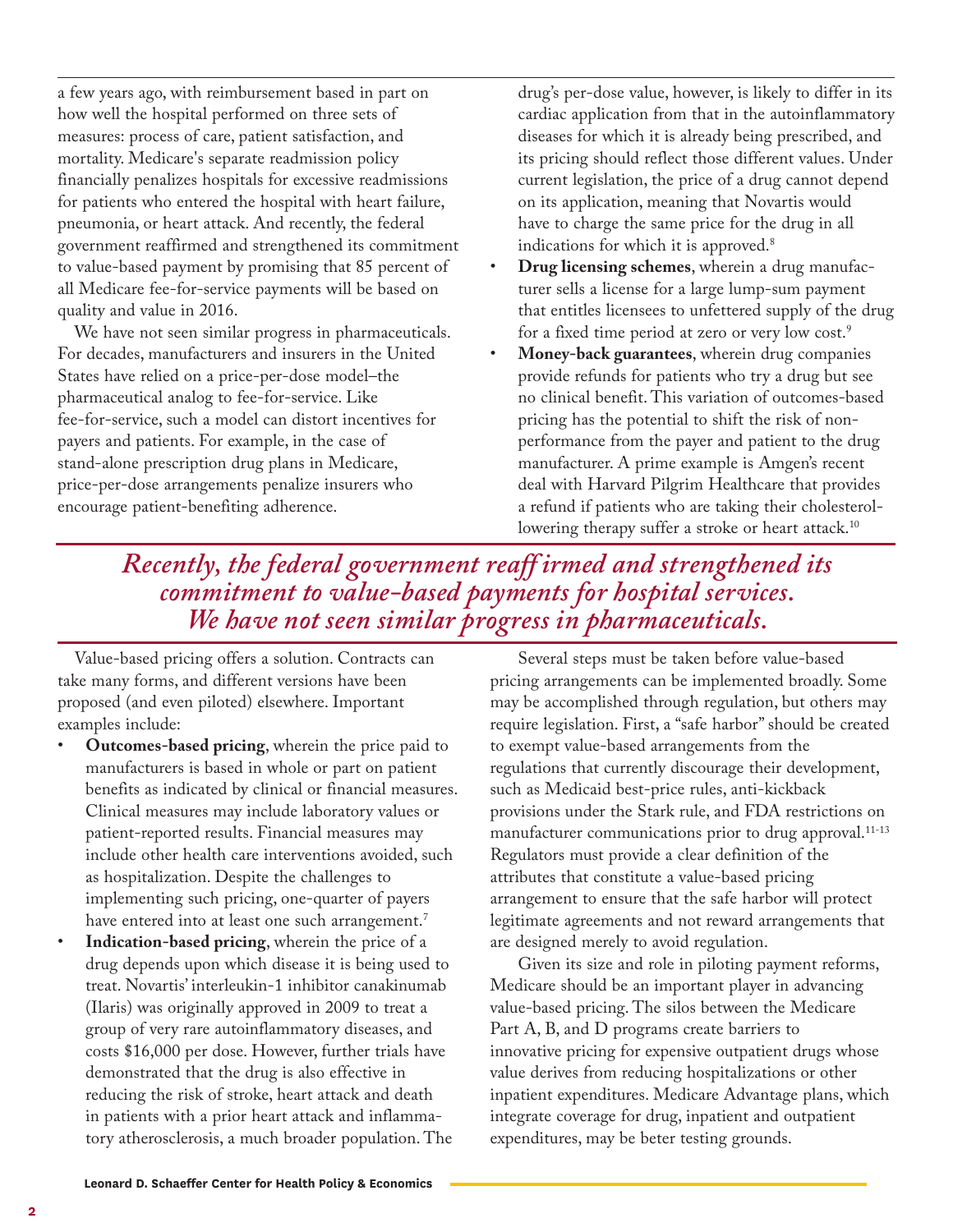But ultimately, the private sector may prove more promising here, as evidenced by the previously mentioned deal between Amgen and Harvard Pilgrim, the partnership established last year between Eli Lilly and Anthem, and similar arrangements between Novartis and other insurers.14,15 We look forward to learning how these private sector experiments play out, as well as seeing them proliferate as that evidence develops.

#### **REVIEW INCENTIVES FOR INNOVATION**

While pricing in generic drug markets has raised concerns, it is branded drugs that are the primary drivers of drug spending. But unlike in the generic market, manufacturers' pricing power based on protection from competition is intentional–having been enshrined in Article I of the Constitution as part of the patent clause–and extended by Congress into other areas through the Orphan Drug Act and FDA-enforced market and data exclusivity. Policies that lower prices of brand drugs send important signals to companies that would invest in R&D. This could negatively impact future health, which is generally not a consideration in generic markets.16

patients gained access to affordable generics while industry gained new incentives for research and development. It is time for renewed attention to this balance.

In the three-plus decades since Hatch-Waxman, we have learned much about where drug discovery incentives may be inadequate as well as excessive. For example, it is now well-established that drug discovery for rare diseases is very responsive, perhaps overly so, to market opportunities offered by the FDA.\*17 We believe that it is time to re-kindle the spirit of Hatch-Waxman, and better align reimbursement with health outcomes to reward truly innovative products and to ensure that, in the long run, all Americans have access to these discoveries through a robust generic market. We recommend that the administration convene a blue-ribbon committee of scientific and economic experts to study the evidence and develop recommendations regarding branded drug pricing, giving particular focus to the interaction of the patent system and the market exclusivity provided under FDA law. Several approaches have already been suggested in the media and elsewhere, and the committee should weigh them and other ideas together to develop a carefully considered set of recommendations.

*Under Hatch-Waxman, patients gained access to affordable generics while industry gained new incentives for research and development. It is time for renewed attention to this balance.* 

In fact, high prices for innovative drugs are one element in a complex innovation ecosystem that seeks to balance the interests of current patients who need access to today's new (and expensive) drugs, and those of future patients for whom today's new drugs will be low-priced generics, but who will need entirely new innovative drugs. For this reason, we believe that interventions in branded drug markets deserve especially careful deliberation and study. Because the financial and health stakes are so large, it is little surprise that intense lobbying has limited–and will likely continue to limit–action. The 1984 Drug Price Competition and Patent Term Restoration Act, popularly known as Hatch-Waxman, presents a model for making progress on these difficult issues.

That law, which created our modern generics industry, represented a carefully thought-through pathway that balanced the trade-off between savings today and innovation tomorrow, and has been accepted by both industry and consumers. Under that agreement,

The patent system has been at the core of providing drug companies with the limited protection from competition that they need. Yet patents have come under criticism lately in studies that find mixed evidence that they increase innovation, $18-21$  raising the question: might alternative systems for protecting returns, including stronger or longer grants of market or data exclusivity, be more straightforward and effective? For instance, exclusivity rewards continued innovation with existing drugs, while patents only encourage innovation on drugs whose patents haven't expired. And the current patent system may inhibit the development of drug compounds that have lost their patent protection, or drugs with very long development times.<sup>22</sup>

Thus, market exclusivity might reinvigorate an entire chapter of now-dormant-yet-promising research. This was the reasoning behind the 1983 Orphan Drug Act, which gave manufacturers incentives, including seven years of market exclusivity and a combination of federal

*\* The House-passed bill to reauthorize PDUFA (FDARA) contains provisions aimed at correcting some of the Act's previous weaknesses.*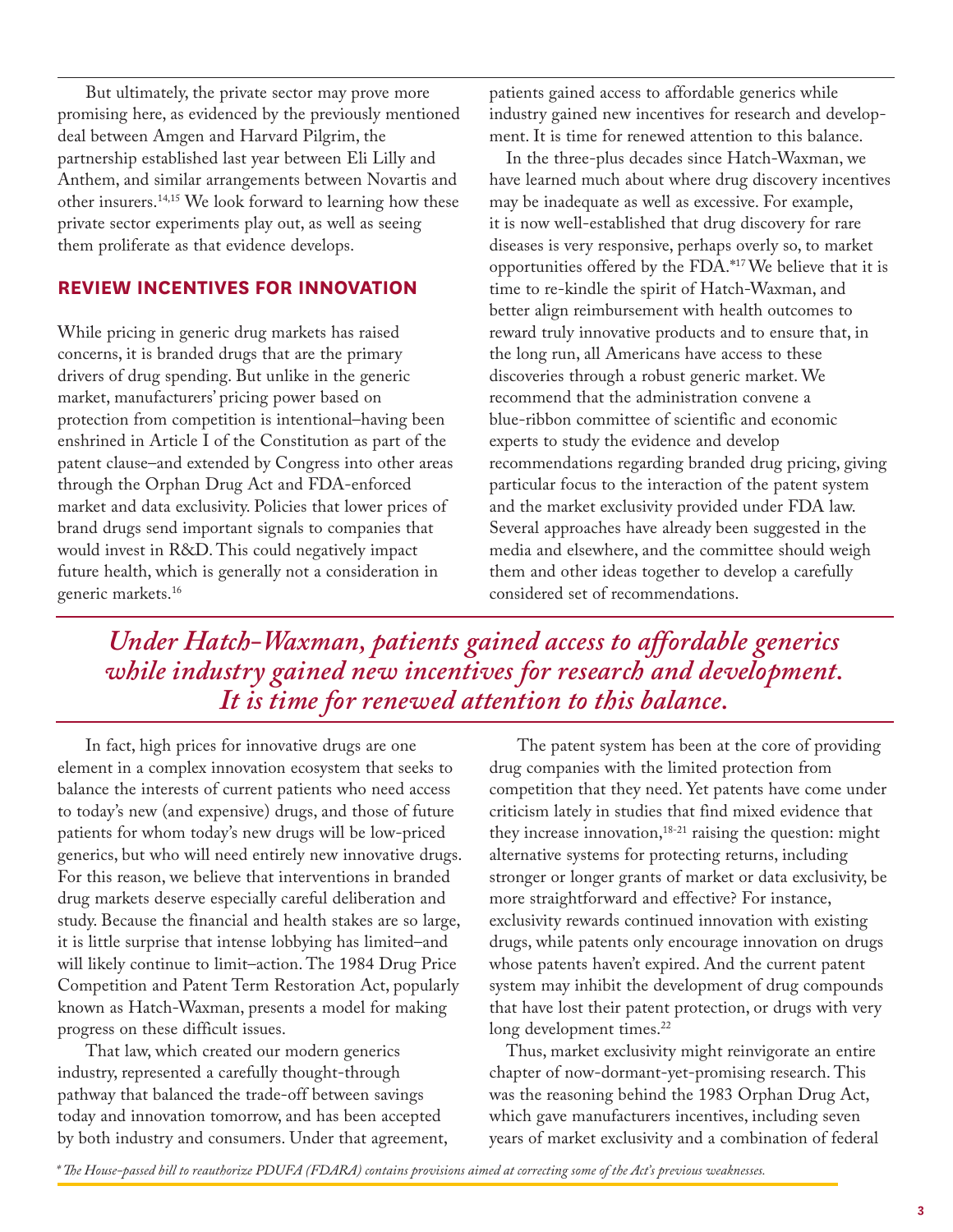grants and tax credits to support clinical trials, to develop highly specialized drugs for rare diseases. However, the model has raised questions about its tendency to produce very expensive drugs, from Ceredase, an early iteration of treatments for the rare metabolic disease Gaucher, to Exondys 51, which the FDA approved in 2016 to treat Duchenne muscular dystrophy. Both drugs cost approximately \$300,000 per year.

#### **INTRODUCE SUNSHINE INTO THE DRUG DISTRIBUTION SYSTEM**

Another key consideration when it comes to brand-name drug pricing is the pharmaceutical supply chain. One recent study suggests that, for every \$100 spent on retail drugs in this country, about \$41 goes to parties in the distribution chain: insurers, wholesalers, pharmacies, and benefit managers.23 But the drug pricing system is complex and opaque–brand-name drug prices differ among care settings and among coverage options, and different purchasers pay different amounts for drugs based largely on their ability to influence the selection of drugs from among competing brands within a drug class. The discounts negotiated are important to those paying for drugs but are confidential and it is unclear the degree to which they are passed through to consumers, who care most about their premiums and out-of-pocket costs–often a fixed copayment or coinsurance for those with drug coverage.

 This complex and non-transparent system allows competition to regulate prices but can lead to market distortions. For instance, the system could potentially reward growing differences between gross (list) prices and net prices–those that reflect negotiated rebates and discounts. This may drive the selection and use of drugs with larger net vs. gross differences by increasing margins for middlemen such as wholesalers, pharmacists, and pharmacy benefit managers. While each plays a crucial role in the drug distribution chain, each will also act to maximize profits even where the health system as a whole may not benefit.

 Payers need to review this issue to ensure that their purchasing practices and supply chain agreements are delivering the most value for consumers. Greater simplicity and transparency may be tools to help get there, but further regulation may be needed to eliminate distortions that are beyond the reach of individual payers to address.

#### **CONCLUSION**

When it comes to pharmaceutical spending, there is a fundamental tension between short-run policy solutions and the long-term interests of the public. We have ample evidence that blunt policy solutions could seriously harm innovation, just as we are making progress against some of the most pernicious diseases like cancer and Alzheimer's. But more Americans are struggling to afford the innovative medicines that could bring them healthier, more productive, longer lives. The goal of any intervention is to balance the interests of current patients who need access to today's innovative drugs, with those of future patients who will need innovative drugs of their own.

#### **REFERENCES**

- 1. Kirzinger, A., B. DiJulio, E. Sugarman, M. Brodie (April 2017) Kaiser Health Tracking Poll - Late April 2017: The Future of the ACA and Health Care & the Budget. Kaiser Health News. http://www.kff.org/ report-section/kaiser-health-tracking-poll-late-april-2017-the-future-of-the-aca-and-health-care-thebudget-rx-drugs/
- 2. Generic Drug Savings in the U.S. Seventh Annual Edition: 2015. Generic Pharmecutical Association. http://www.gphaonline.org/media/wysiwyg/PDF/ GPhA\_Savings\_Report\_2015.pdf
- 3. U.S. Food and Drug Administration (May 2015) Generic Competition and Drug Prices. https://www. fda.gov/aboutfda/centersoffices/officeofmedicalproductsandtobacco/cder/ucm129385.htm
- 4. Edney, A. (June 2017) Drug Prices Become Target for FDA and Chief Expands Purview. Bloomberg. https:// www.bloomberg.com/news/articles/2017-06-05/ drug-prices-become-target-for-fda-as-chief-expandsagency-s-view
- 5. Lane, K., S. Chu, J. Santoli (2006) The United States Pediatric Vaccine Stockpile Program. Centers for Disease Control and Prevention, Clinical Infectious Diseases. 42:S125-9 (Suppl 3)
- 6. Engelberg, A., J. Avorn, A. Kesselheim, (February 2016) Addressing Generic Drug Unaffordability and Shortages by Globalizing the Market for Old Drugs. Health Affairs Blog. http://healthaffairs.org/ blog/2016/02/23/addressing-generic-drug-unaffordability-and-shortages-by-globalizing-the-market-forold-drugs/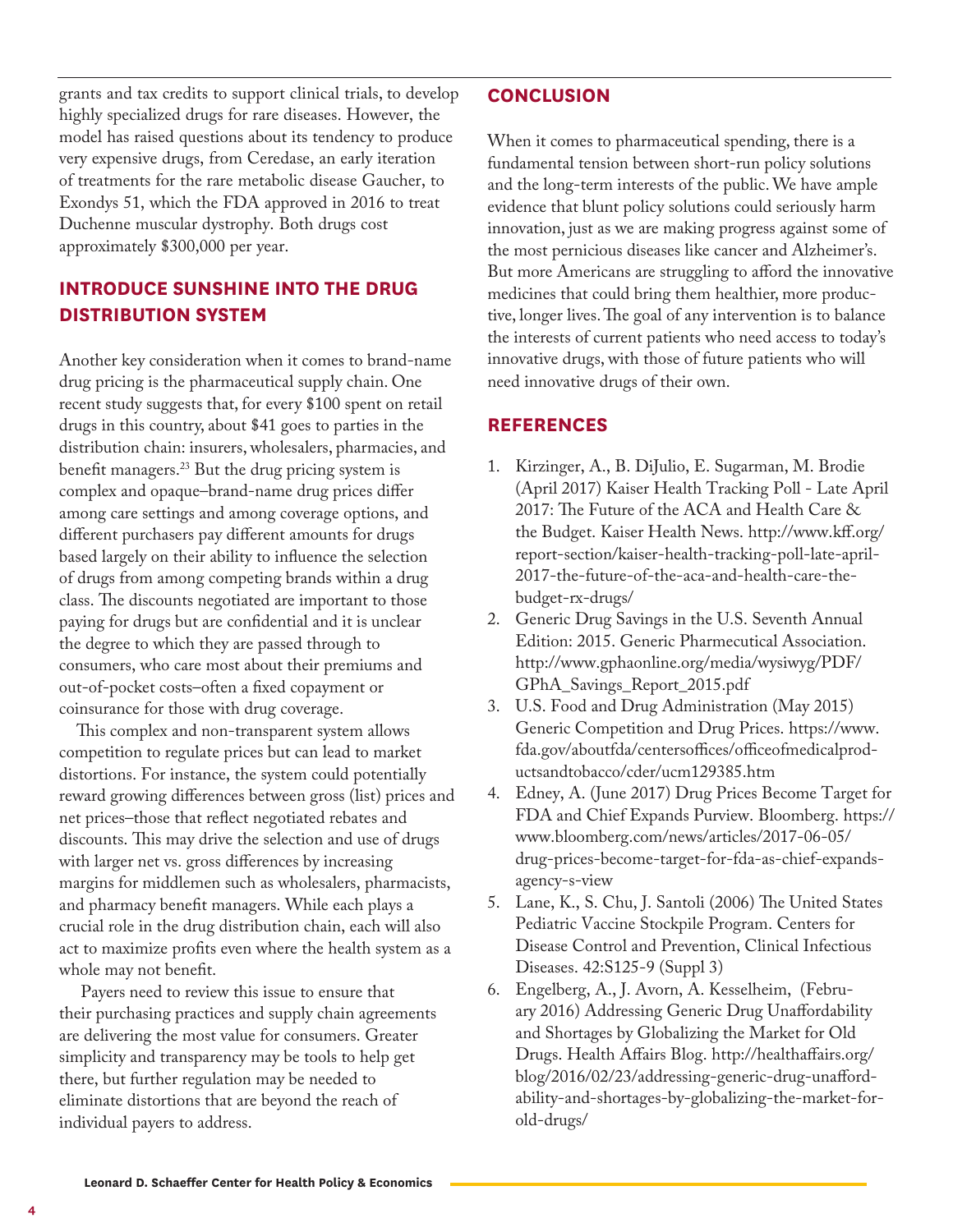- 7. Choe, S., C. Learch (May 2017) Health Plans Are Actively Exploring Outcomes-Based Contracts. Avalere. http://avalere.com/expertise/life-sciences/insights/ health-plans-are-actively-exploring-outcomes-basedcontracts
- 8. Roland, D. (July 2017) The Price Dilemma Over a \$16,000 Drug. The Wall Street Journal. https:// www.wsj.com/articles/the-price-dilemma-over-a-16-000-drug-1499832421
- 9. Goldman, D., A. Jena, T. Philipson, E. Sun, "Drug Licenses: A Better Model for Pharmaceutical Pricing," Health Affairs 27: no. 1 (2008): 122–129
- 10. Bebinger, M. (May 2017) Amgen Offers Cholesterol Drug with First Refund Guarantee for Heart Attack or Stroke Sufferers. WBUR. http://www.wbur.org/commonhealth/2017/05/03/amgen-repatha-refund-promiseharvard-pilgrim
- 11. Sachs, R., N. Bagley, D. Lakdawalla (April 2017) Value-Based Pricing For Pharmaceuticals In The Trump Administration. Health Affairs Blog. http://healthaffairs.org/blog/2017/04/27/value-based-pricing-for-pharmaceuticals-in-the-trump-administration/
- 12. Gersh, D., T. McCrystal, J. Romig (May 2017) Compliance and the Transition to Value-Based Care. Law360. https://www.law360.com/articles/927987/ compliance-and-the-transition-to-value-based-care
- 13. Nisen, M. (May 2017) Trump's Quiet on Drug Pricing, But His FDA Isn't. Bloomberg. https://www.bloomberg.com/gadfly/articles/2017-05-24/trump-quiet-ondrug-pricing-but-fda-isn-t
- 14. Eli Lilly and Company and Anthem (January 2016) Promoting Value-Based Contracting Arrangements. https://lillypad.lilly.com/WP/wp-content/uploads/LillyAnthemWP2.pdf
- 15. Humer, C. (February 2016) Novartis Sets Heart-Drug Price with Two Insurers Based on Health Outcome. Reuters. http://www.reuters.com/article/us-cigna-novartis-drugpricing-idUSKCN0VH25K
- 16. Lakdawalla, D., D. Goldman, P. Michaud, N. Sood, R. Lempert, Z. Cong, H. de Vries, I. Gutierrez, "U.S. Pharmaceutical Policy In A Global Marketplace." Health Affairs 28: no.1 (2009): 138-150
- 17. Tribble, S., S. Lupkin (January 2017) Drugmakers Manipulate Orphan Drug Rules To Create Prized Monopolies. Kaiser Health News. http://khn.org/news/ drugmakers-manipulate-orphan-drug-rules-to-createprized-monopolies/
- 18. Boldrin, M., D.K. Levine, The Case Against Patents. Journal of Economic Perspectives 27: no. 1 (2013)
- 19. Boldrin, M., and David D.K. Levine, Against Intellectual Monopoly, Cambridge University Press, 2008
- 20. Willimas, H. Intellectual Property Rights and Innovation: Evidence from the Human Genome. Journal of Political Economy, 121: no. 1 (2013): 1-27
- 21. Sampat, B., H. Williams (2015) How Do Patents Affect Follow-On Innovation? Evidence from the Human Genome. NBER Working Paper No. 21666, Cambridge, MA: National Bureau of Economic Research
- 22. Goldman, D., D. Lakdawalla (June 2017) Take Me Out To The Pill Game. The Wall Street Journal. https://www.wsj.com/articles/take-me-out-to-the-pillgame-1497913367
- 23. Sood, N., T. Shih, K. Van Nuys, D. Goldman, "The Flow of Money Through the Pharmaceutical Distributions System." Leonard D. Schaeffer Center for Health Policy & Economics. (2017)

Author Disclosures: Dana Goldman serves as a consultant to Precision Health Economics, a health care consultancy that provides services to the life sciences industry, and holds equity in its parent company, Precision Medicine Group. Karen Van Nuys has been a consultant to Precision Health Economics. Ian Spatz is a senior advisor to Manatt Health, an interdisciplinary health care consulting practice, and a board member with the Patient Assistance Network Foundation.

Support for this work came from the Leonard D. Schaeffer Center for Health Policy & Economics. The Schaeffer Center is supported by gifts and grants from individuals, corporations, and associations; by government grants and contracts; and by private foundations. Specific information about funding sources is available on the Center's website and a complete list of donors may be found in the annual report.